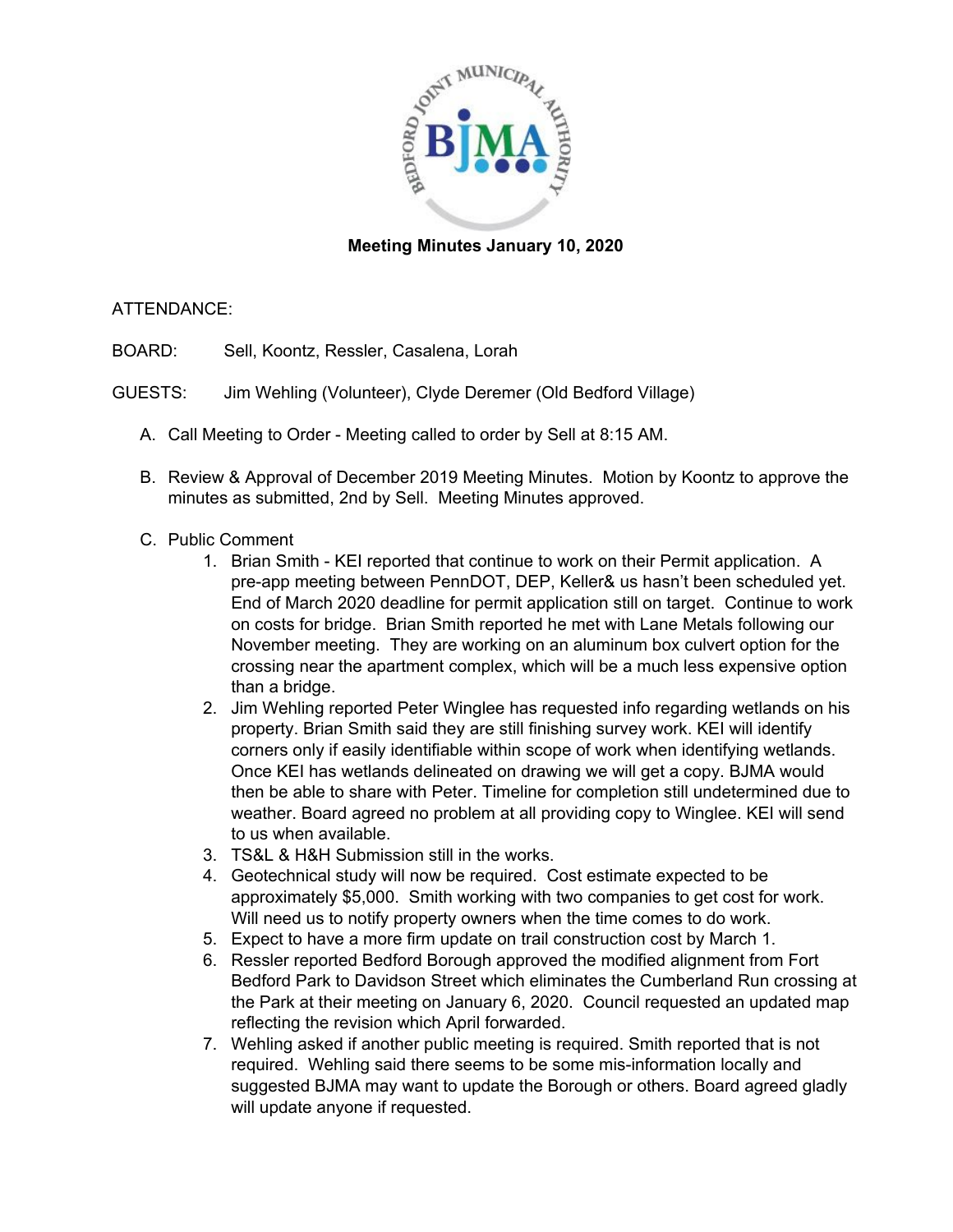### D. New Business

- 1. Website...Shusterwayheritagetrail.com website domain renewal. April received notice from Keith Landis that our domain renewal is due. Keith will pay with our approval & will need to reimburse Keith. April emailed Keith to clarify renewal term, which he confirmed is one year. Keith continues to provide all updates to the website, including the updated trail map. April also asked Keith to update the link to Bedford Elks CC new website. Motion by Sell to approve payment, 2nd by Casalena. Motion approved.
- E. Old Business
	- 1. Boat Launch Wehling identified that Royce Coughenour was engineer who did stormwater management plan for Hometown Bank. He brought up issues that we would need approval from DEP for structure to be along the stream bank & that we might need PennDOT to approve an added entrance off route 30 to access the property.. Wehling will reach out to Royce for a cost estimate for him to draw up a plan to develop site into boat launch..
	- 2. QR Code Keith Landis created a QR code that links to our map. Will begin using new QR code.
	- 3. Updated signage Mary Jo worked with Mari Pat and StelTek to produce updated signage for the displays with new logo. Other signage in Kiosks and at Fort Bedford Park need replaced as well. Motion by April to have Mari Pat proceed with printing the foam board signs for 2 Kiosks with QR code added & foam board updated map created by Bedford County Planning office and foam board map for Fort Bedford Park with landscape orientation text, sized to fit display case at Fort. Koontz 2nd. Motion passed. Mary Jo will work with Wehling to install new signs.
	- 4. Bike Fixit Station Max is working on fundraising for the project. Expect an update in February.

# F. Reports of Officers

- Chairman -
- Vice Chairman Reported the PA Land Trust Conservation workshops being held in Gettysburg in April. Several topics she thought may interest board. Trail & Access, Building Better Trails, Cutting Costs on Hybrid Trails, etc. Ressler will forward brochure to board & Jim Wehling for review.
- Secretary Advertisement ran in Gazette in December; Reported Brouse fixed the divot left after tree removal; Atty Snyder has not invoiced us for any legal work for easements, but may for February meeting. Discussed also adding a link to Fort Bedford Museum on our site. Board agreed & April will ask Keith to add.
- Treasurer Koontz presented Treasurer's Report & Quarterly reports & Annual Report. See attached. Motion by April to pay bills & accept reports. 2nd Lorah. Motion by Casalena to accept proposed budget with change to add legal expense of \$7,000. 2nd by Koontz.
- Secretary-Treasurer reported will miss the February meeting.

# Meeting adjourned 9:31 AM

Next Meeting will be February 14th @ 8:15 AM at Penn Square Center, 127 S. Juliana St., Bedford.